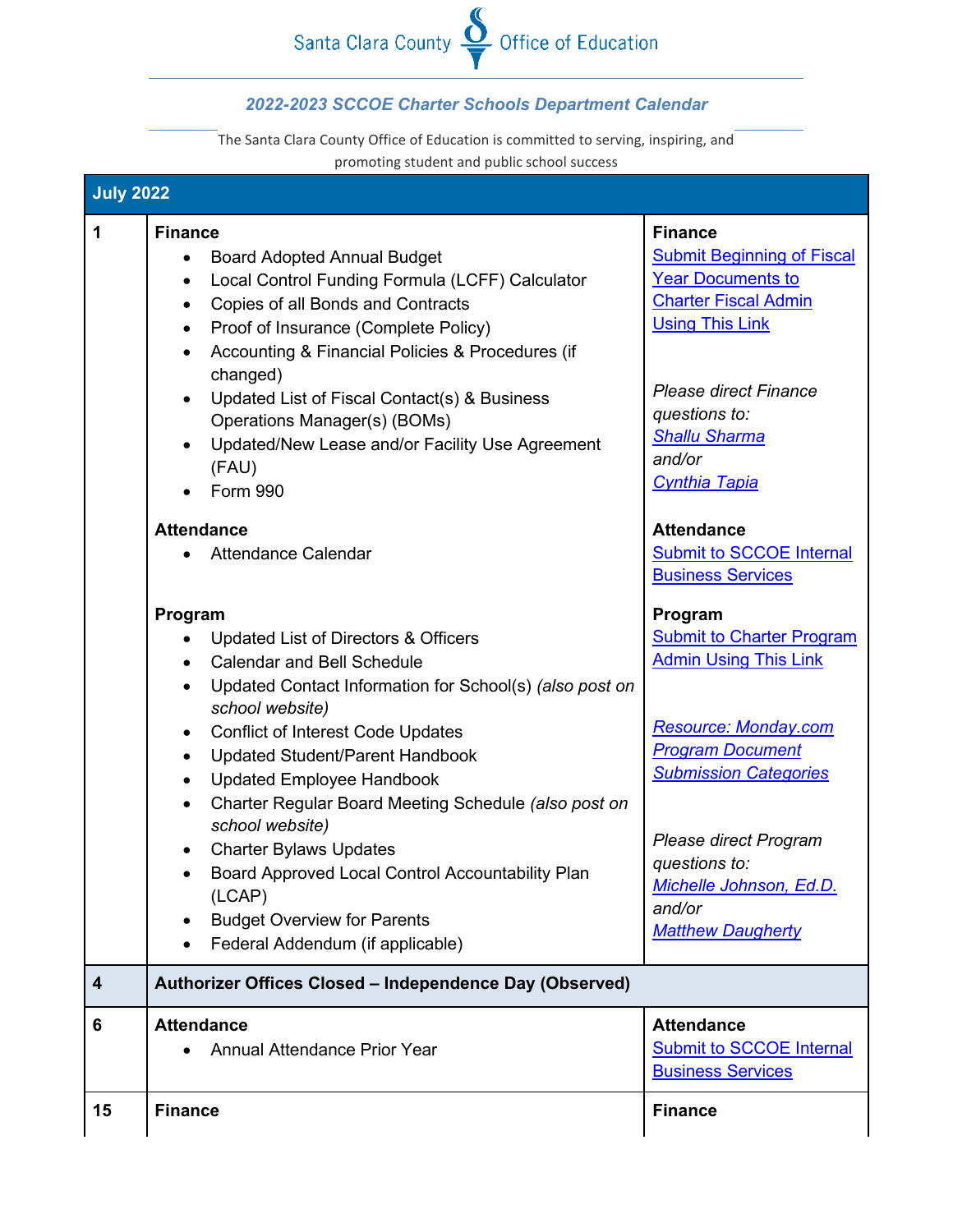|           | Pupil Estimate for New or Significantly Expanding<br>$\bullet$<br>Charter (PENSEC) Report (also submit electronically to<br>California Department of Education (CDE) | <b>Submit to Other Reports to</b><br><b>Charter Fiscal Admin</b><br><b>Using This Link</b>                  |
|-----------|----------------------------------------------------------------------------------------------------------------------------------------------------------------------|-------------------------------------------------------------------------------------------------------------|
|           | <b>Attendance</b><br>Attendance for the Prior Month                                                                                                                  | <b>Attendance</b><br><b>Submit to SCCOE Internal</b><br><b>Business Services</b>                            |
| 20        | <b>Finance</b><br><b>Monthly Financial Reports</b><br>$\bullet$                                                                                                      | <b>Finance</b><br><b>Submit Monthly Reports to</b><br><b>Charter Fiscal Admin</b><br><b>Using This Link</b> |
| <b>20</b> | <b>Santa Clara County Board of Education (SCCBOE) Meeting</b>                                                                                                        |                                                                                                             |

| <b>August 2022</b> |                                                                                                              |                                                                                                                                                                                                           |
|--------------------|--------------------------------------------------------------------------------------------------------------|-----------------------------------------------------------------------------------------------------------------------------------------------------------------------------------------------------------|
| 1                  | <b>Annual Visits</b><br>List of Required Documents for Annual Visits (see<br>$\bullet$<br>January List)      | <b>Annual Visits</b><br>Due FROM SCCOE to<br><b>Charter Schools</b>                                                                                                                                       |
| $\mathbf{3}$       | <b>SCCBOE Meeting</b>                                                                                        |                                                                                                                                                                                                           |
| 15                 | <b>Attendance</b><br>Attendance for the Prior Month                                                          | <b>Attendance</b><br><b>Submit to SCCOE Internal</b><br><b>Business Services</b>                                                                                                                          |
| 20                 | <b>Finance</b><br><b>Monthly Financial Reports</b><br>Revised Budget (45-day revise, if needed)<br>$\bullet$ | <b>Finance</b><br><b>Submit Monthly Reports to</b><br><b>Charter Fiscal Admin</b><br><b>Using This Link</b><br><b>Submit to Other Reports to</b><br><b>Charter Fiscal Admin</b><br><b>Using This Link</b> |
| $15 - 31$          | <b>Getting to Know You</b><br>SCCOE Charter Schools Department Welcome Back to School Visits                 |                                                                                                                                                                                                           |

| September 2022 |                                                                                                             |                |
|----------------|-------------------------------------------------------------------------------------------------------------|----------------|
| 5              | Authorizer Offices Closed - Labor Day                                                                       |                |
| $\overline{7}$ | <b>SCCBOE Meeting</b>                                                                                       |                |
| 15             | <b>Finance</b><br><b>Actual Enrollment</b><br>$\bullet$<br><b>Prior Year Unaudited Actuals</b><br>$\bullet$ | <b>Finance</b> |

(continued next page)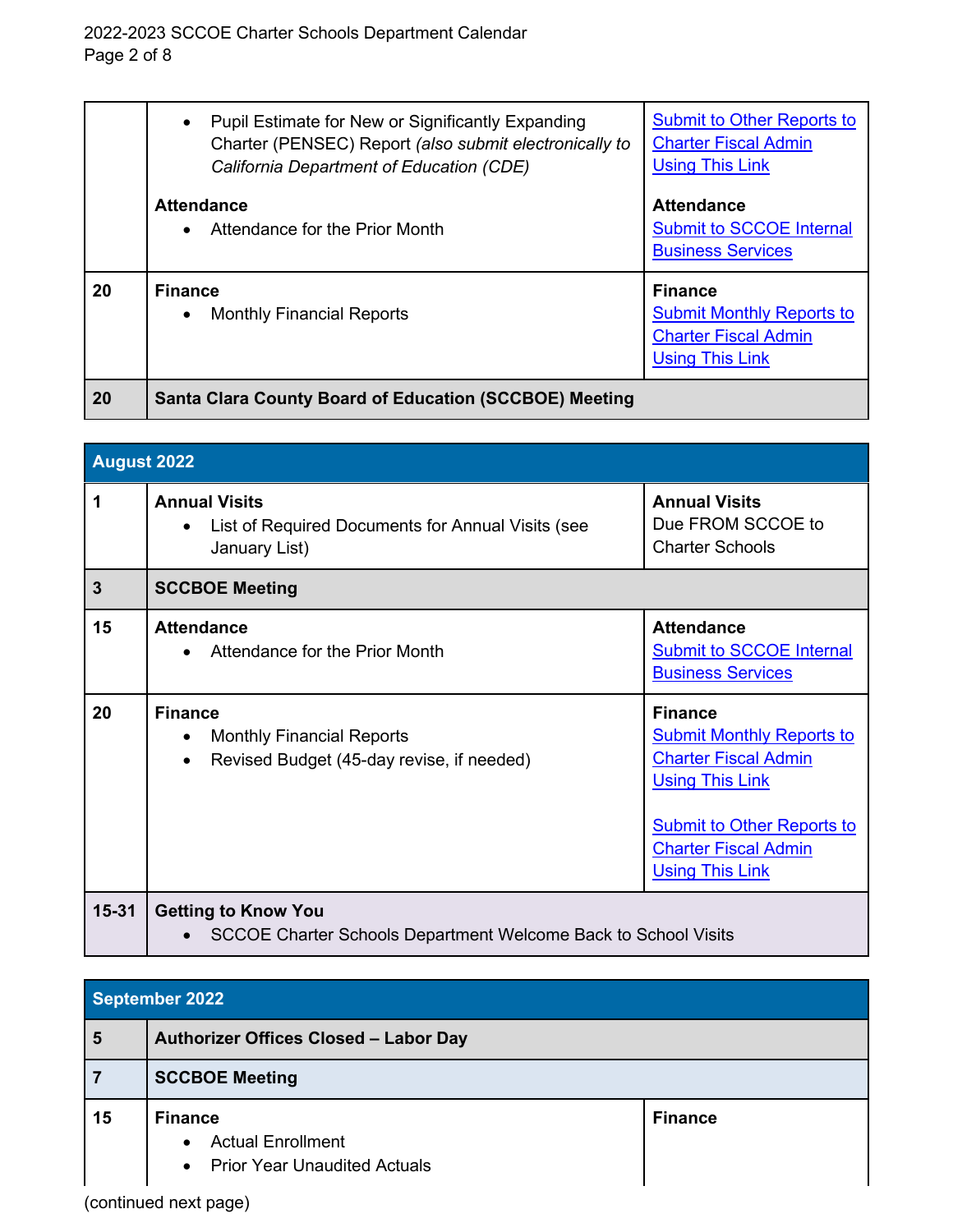|    |                                                                  | <b>Submit to Other Reports to</b><br><b>Charter Fiscal Admin</b><br><b>Using This Link</b>                  |
|----|------------------------------------------------------------------|-------------------------------------------------------------------------------------------------------------|
|    | <b>Attendance</b><br>Attendance for the Prior Month<br>$\bullet$ | <b>Attendance</b><br><b>Submit to SCCOE Internal</b><br><b>Business Services</b>                            |
| 20 | <b>Finance</b><br><b>Monthly Financial Reports</b><br>$\bullet$  | <b>Finance</b><br><b>Submit Monthly Reports to</b><br><b>Charter Fiscal Admin</b><br><b>Using This Link</b> |
| 21 | <b>SCCBOE Meeting</b>                                            |                                                                                                             |

| October 2022 |                                                                                                                                           |                                                                                                                                                                                                  |
|--------------|-------------------------------------------------------------------------------------------------------------------------------------------|--------------------------------------------------------------------------------------------------------------------------------------------------------------------------------------------------|
| 4            | <b>CALPADS &amp; CBEDS Submission Window Opens for Fall 1</b>                                                                             |                                                                                                                                                                                                  |
| 5            | <b>SCCBOE Meeting</b>                                                                                                                     |                                                                                                                                                                                                  |
| 13           | Charter Leaders Meeting SCCOE: 1:00 - 3:00 p.m.                                                                                           |                                                                                                                                                                                                  |
| 15           | <b>Attendance</b><br>Attendance for the Prior Month<br><b>Finance</b><br>20 Day Attendance Report<br>(Only if PENSEC report is submitted) | <b>Attendance</b><br><b>Submit to SCCOE Internal</b><br><b>Business Services</b><br><b>Finance</b><br><b>Submit to Other Reports to</b><br><b>Charter Fiscal Admin</b><br><b>Using This Link</b> |
| 20           | <b>Finance</b><br><b>Monthly Financial Reports</b><br>$\bullet$                                                                           | <b>Finance</b><br><b>Submit Monthly Reports to</b><br><b>Charter Fiscal Admin</b><br><b>Using This Link</b>                                                                                      |

| November 2022 |                                                                  |                                                                                  |
|---------------|------------------------------------------------------------------|----------------------------------------------------------------------------------|
| 11            | Authorizer Offices Closed - Veteran's Day                        |                                                                                  |
| 15            | <b>Attendance</b><br>Attendance for the Prior Month<br>$\bullet$ | <b>Attendance</b><br><b>Submit to SCCOE Internal</b><br><b>Business Services</b> |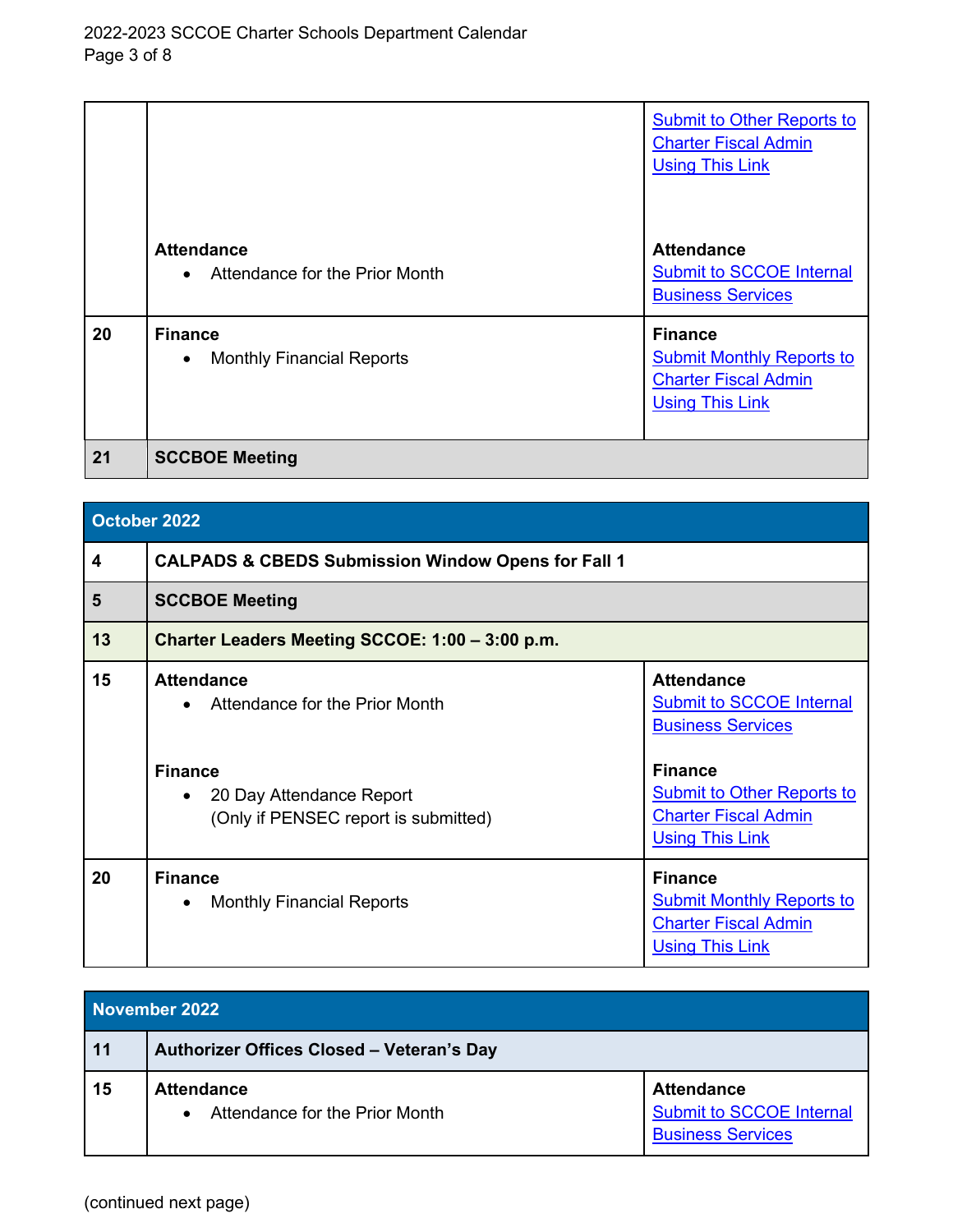| 16    | <b>SCCBOE Meeting</b>                                                 |                                                                                                             |
|-------|-----------------------------------------------------------------------|-------------------------------------------------------------------------------------------------------------|
| 20    | <b>Finance</b><br><b>Monthly Financial Reports</b><br>$\bullet$       | <b>Finance</b><br><b>Submit Monthly Reports to</b><br><b>Charter Fiscal Admin</b><br><b>Using This Link</b> |
| 24-25 | Authorizer Offices Closed - Thanksgiving Day & Day After Thanksgiving |                                                                                                             |

| December 2021 |                                                                                                                                                                                                |                                                                                                                                                                                                  |
|---------------|------------------------------------------------------------------------------------------------------------------------------------------------------------------------------------------------|--------------------------------------------------------------------------------------------------------------------------------------------------------------------------------------------------|
| 14            | <b>SCCBOE Meeting</b>                                                                                                                                                                          |                                                                                                                                                                                                  |
| 15            | <b>Finance</b><br><b>First Interim Financial Report</b><br>$\bullet$<br>Annual Audit Report for the Prior Fiscal Year (FY)<br>$\bullet$<br><b>Attendance</b><br>Attendance for the Prior Month | <b>Finance</b><br><b>Submit to Other Reports to</b><br><b>Charter Fiscal Admin</b><br><b>Using This Link</b><br><b>Attendance</b><br><b>Submit to SCCOE Internal</b><br><b>Business Services</b> |
| 20            | <b>Finance</b><br><b>Monthly Financial Reports</b><br>$\bullet$                                                                                                                                | <b>Finance</b><br><b>Submit Monthly Reports to</b><br><b>Charter Fiscal Admin</b><br><b>Using This Link</b>                                                                                      |
| 23-26         | Authorizer Offices Closed – Christmas Eve & Day (Observed)                                                                                                                                     |                                                                                                                                                                                                  |

| January 2023 |                                                                                                                                                                                                                                                                                                                                                                                                                                                                                                                                      |                                                                                                                                                                                             |
|--------------|--------------------------------------------------------------------------------------------------------------------------------------------------------------------------------------------------------------------------------------------------------------------------------------------------------------------------------------------------------------------------------------------------------------------------------------------------------------------------------------------------------------------------------------|---------------------------------------------------------------------------------------------------------------------------------------------------------------------------------------------|
| $\mathbf{2}$ | Authorizer Offices Closed - New Year's Day (Observed)                                                                                                                                                                                                                                                                                                                                                                                                                                                                                |                                                                                                                                                                                             |
| 4            | <b>Annual Visit Window Opens - Remaining Annual Visit</b><br>Documents<br>Program<br>Governance<br><b>Updated Organizational Chart</b><br>٠<br>Board Roster and contact information<br>Updated Board calendar<br>٠<br>Board committee members (audit, fiscal, etc.)<br>Articles of Incorporation<br>٠<br>Updated policies and procedures (if any recent updates)<br>$\bullet$<br>Conflict of Interest Code (if any recent updates)<br>$\bullet$<br><b>Conflict of Interest Biennial Review Form</b><br>Form 700's for all applicable | <b>Finance</b><br><b>Submit to Other Reports to</b><br><b>Charter Fiscal Admin</b><br><b>Using This Link</b><br>Program<br><b>Submit to Charter Program</b><br><b>Admin Using This Link</b> |

(continued next page)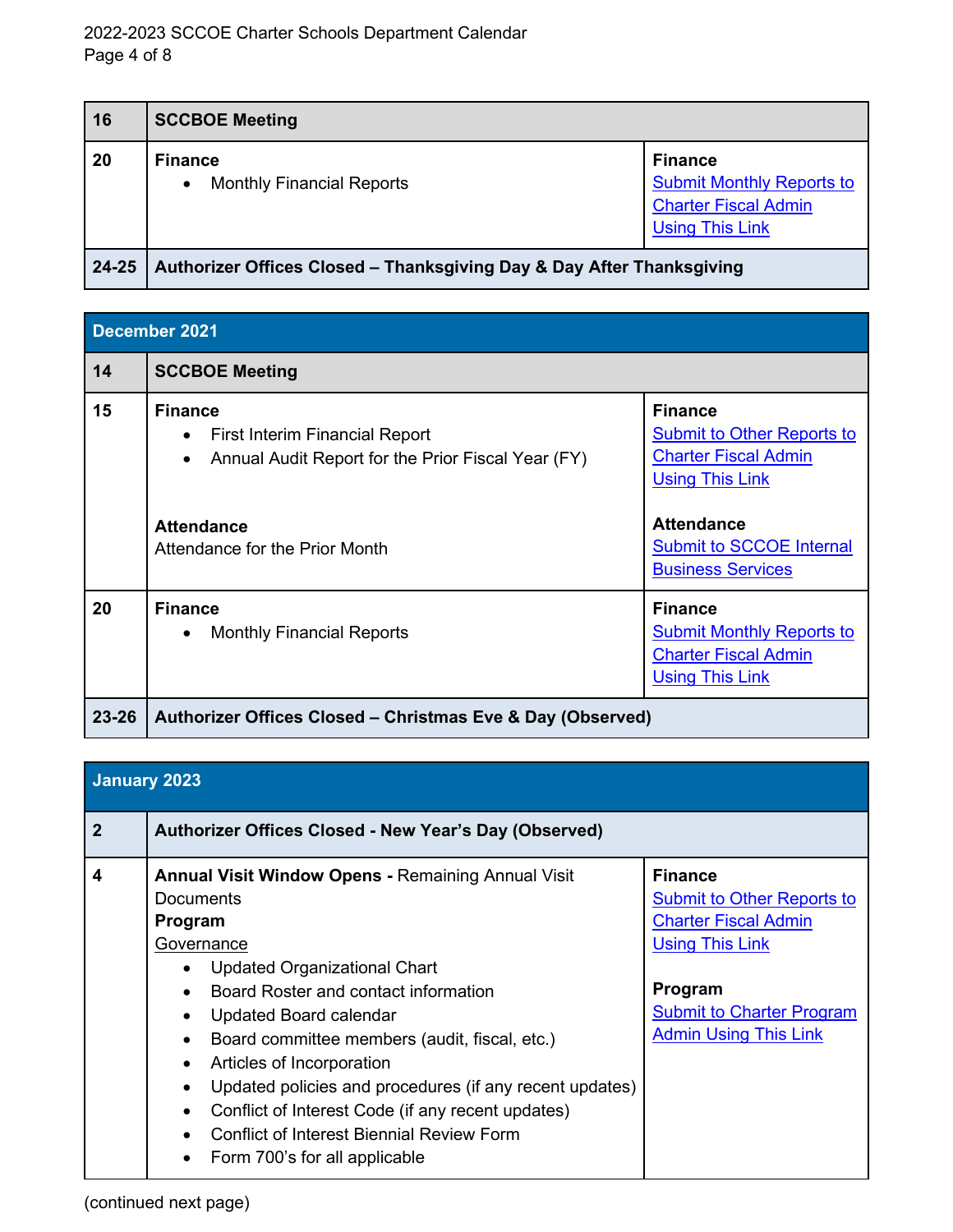|                | <b>Attendance</b><br>P-1 Attendance Report                                                                          | <b>Attendance</b><br><b>Submit to SCCOE Internal</b><br><b>Business Services</b> |
|----------------|---------------------------------------------------------------------------------------------------------------------|----------------------------------------------------------------------------------|
| $\overline{7}$ | <b>CALPADS &amp; CBEDS Submission window opens for Fall 2</b>                                                       |                                                                                  |
|                | Audit                                                                                                               |                                                                                  |
|                | Facility Use Agreement, if required<br>٠<br>Certificate of Occupancy, if required                                   |                                                                                  |
|                | Approved fiscal policies                                                                                            |                                                                                  |
|                | <b>Fiscal and Operational</b>                                                                                       |                                                                                  |
|                |                                                                                                                     |                                                                                  |
|                | Internal annual facility review                                                                                     |                                                                                  |
|                | <b>Comprehensive Safety Plan</b>                                                                                    |                                                                                  |
|                | Health and safety policies                                                                                          |                                                                                  |
|                | Certificate of Food Safety (i.e., SafeServ certification)                                                           |                                                                                  |
|                | <b>Student/Parent Handbook</b><br><b>Staff Handbook</b>                                                             |                                                                                  |
|                | <b>Health and Safety</b>                                                                                            |                                                                                  |
|                | meeting notes, survey information, etc.)                                                                            |                                                                                  |
|                | Evidence of education partner input in LCAP (i.e.,<br>٠                                                             |                                                                                  |
|                | Parent representative on the Board<br>$\bullet$                                                                     |                                                                                  |
|                | School Site Council agendas and minutes<br>٠                                                                        |                                                                                  |
|                | minutes                                                                                                             |                                                                                  |
|                | English Leaner Advisory Council (ELAC) agendas and<br>$\bullet$                                                     |                                                                                  |
|                | Parent Involvement                                                                                                  |                                                                                  |
|                | level, EL, SWD, SED, ethnicity, etc.) for ELA and Math<br>Professional Development Plans with examples<br>$\bullet$ |                                                                                  |
|                | Internal verified assessment data disaggregated (grade<br>$\bullet$                                                 |                                                                                  |
|                | California (ELPAC) Data                                                                                             |                                                                                  |
|                | English Language Proficiency Assessments for<br>$\bullet$                                                           |                                                                                  |
|                | Arts (ELA) and Math                                                                                                 |                                                                                  |
|                | EL, SWD, SED, ethnicity, etc.) for English Language                                                                 |                                                                                  |
|                | Disaggregated student performance data (grade level,<br>$\bullet$                                                   |                                                                                  |
|                | English learner plan<br>$\bullet$                                                                                   |                                                                                  |
|                | Instruction<br>Master schedule and instructional minutes                                                            |                                                                                  |
|                | Current lottery process and detailed procedures                                                                     |                                                                                  |
|                | (SED), ethnicity, etc.)                                                                                             |                                                                                  |
|                | Disabilities (SWD), Socioeconomically Disadvantaged                                                                 |                                                                                  |
|                | (grade level, English Learner (EL), Students with                                                                   |                                                                                  |
|                | Current enrollment disaggregated by student group                                                                   |                                                                                  |
|                | Copy (pdf) of current Lottery and/or Enrollment<br>Application                                                      |                                                                                  |
|                | Enrollment                                                                                                          |                                                                                  |
|                |                                                                                                                     |                                                                                  |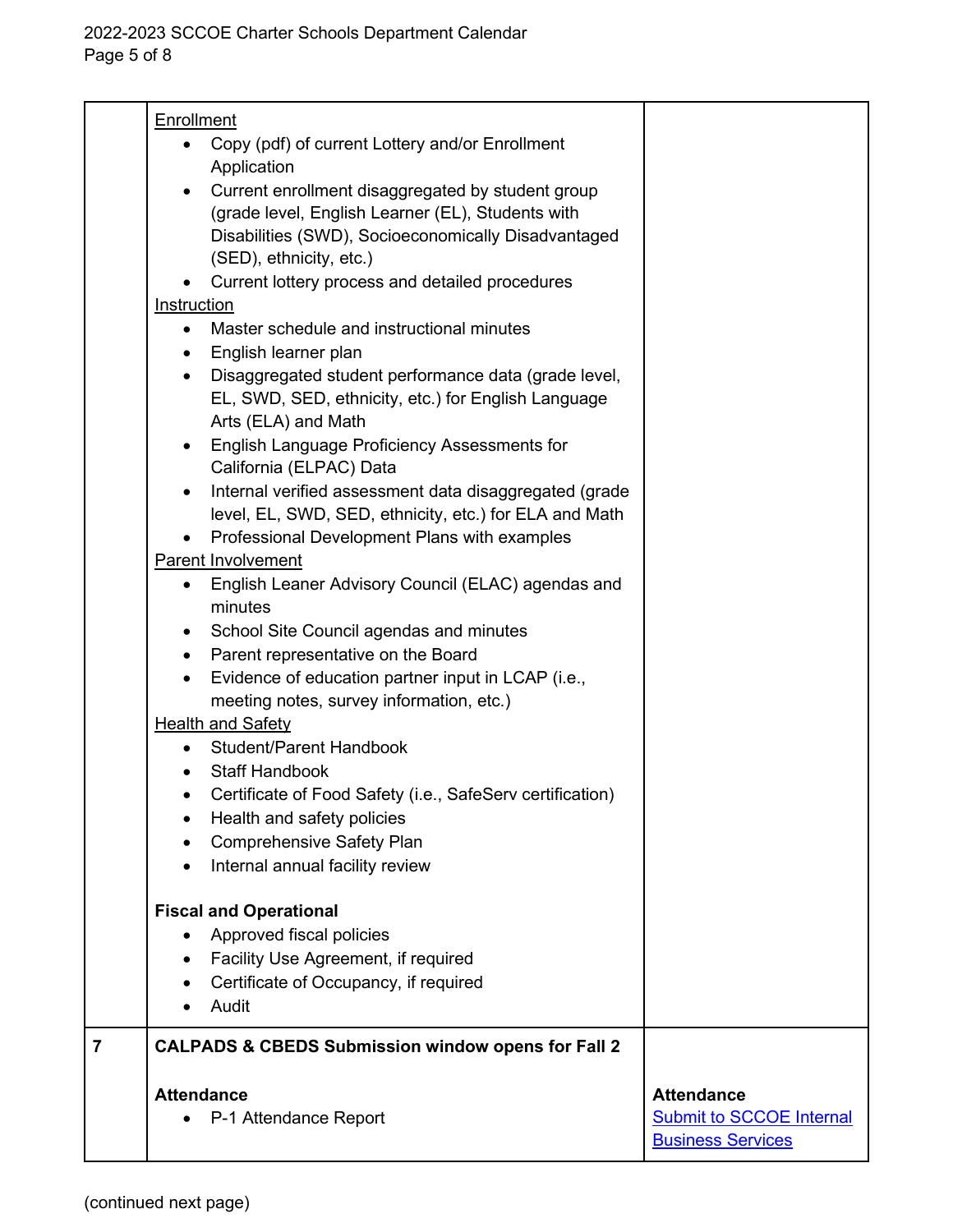| 15 | <b>Attendance</b><br>• Attendance for the Prior Month  | <b>Attendance</b><br><b>Submit to SCCOE Internal</b><br><b>Business Services</b>                            |
|----|--------------------------------------------------------|-------------------------------------------------------------------------------------------------------------|
| 16 | Authorizer Office Closed - Martin Luther King, Jr. Day |                                                                                                             |
| 18 | <b>CALPADS Fall 1 Amendment</b>                        |                                                                                                             |
| 18 | <b>SCCBOE Meeting - Tentative</b>                      |                                                                                                             |
| 20 | <b>Finance</b><br>• Monthly Financial Reports          | <b>Finance</b><br><b>Submit Monthly Reports to</b><br><b>Charter Fiscal Admin</b><br><b>Using This Link</b> |
| 26 | Charter Leaders Meeting SCCOE: 1:00 - 3:00 p.m.        |                                                                                                             |

| <b>February 2023</b> |                                                                     |                                                                                                             |
|----------------------|---------------------------------------------------------------------|-------------------------------------------------------------------------------------------------------------|
| 1                    | Program<br>• SARC Report (also post to website)                     | Program<br><b>Submit to Charter Program</b><br><b>Admin Using This Link</b>                                 |
| $\mathbf 1$          | <b>SCCBOE Meeting - Tentative</b>                                   |                                                                                                             |
| 15                   | <b>Attendance</b><br>Attendance for the Prior Month<br>$\bullet$    | <b>Attendance</b><br><b>Submit to SCCOE Internal</b><br><b>Business Services</b>                            |
| 15                   | <b>SCCBOE Meeting - Tentative</b>                                   |                                                                                                             |
| 17                   | Authorizer Offices Closed - Lincoln's Birthday (Observed)           |                                                                                                             |
| 20                   | <b>Finance</b><br><b>Monthly Financial Reports</b><br>$\bullet$     | <b>Finance</b><br><b>Submit Monthly Reports to</b><br><b>Charter Fiscal Admin</b><br><b>Using This Link</b> |
| 20                   | Authorizer Offices Closed - Washington's Birthday (President's Day) |                                                                                                             |

| <b>March 2023</b> |                               |                                                                             |
|-------------------|-------------------------------|-----------------------------------------------------------------------------|
| 1                 | Program<br>• Site Safety Plan | Program<br><b>Submit to Charter Program</b><br><b>Admin Using This Link</b> |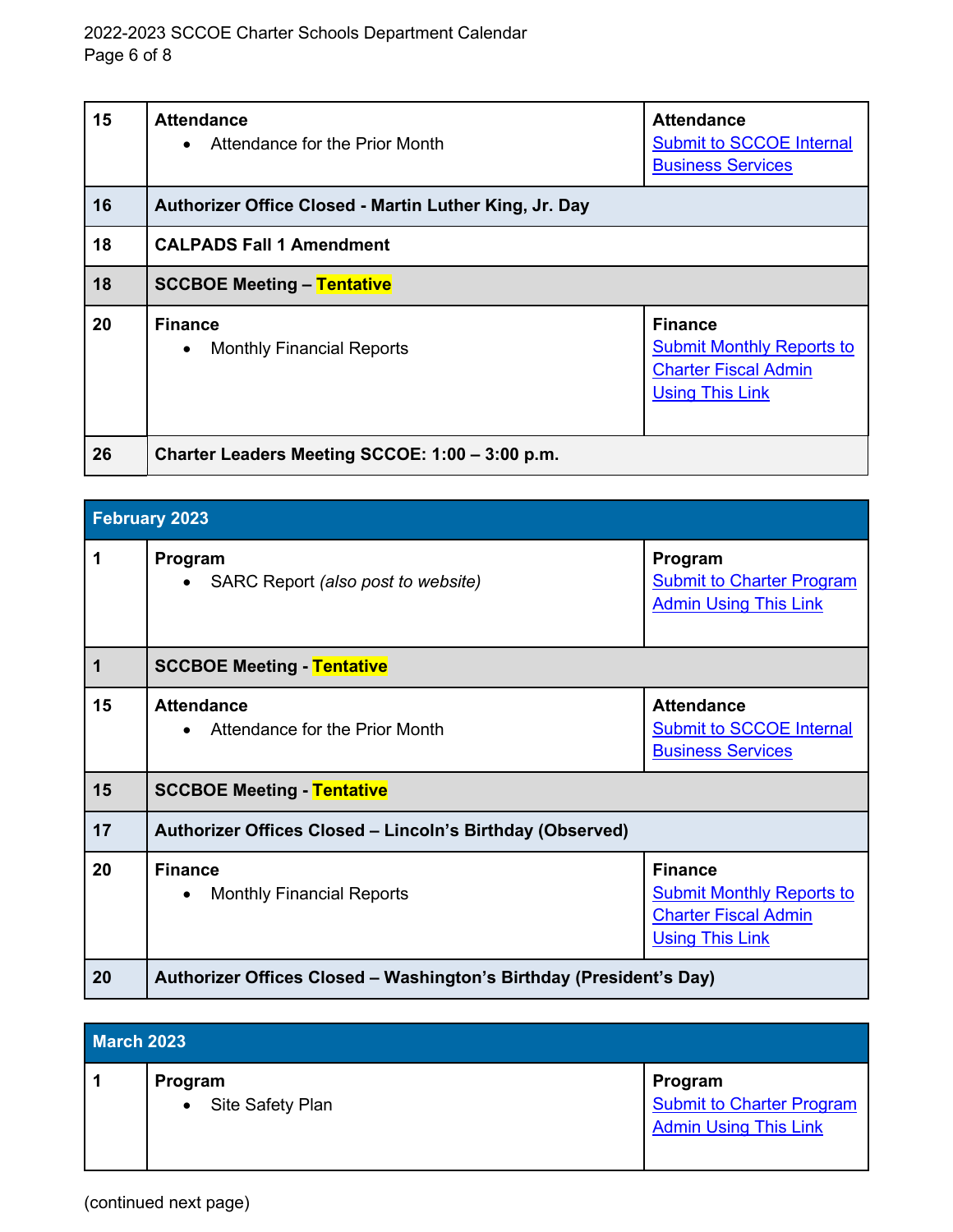| $\mathbf 1$ | <b>SCCBOE Meeting - Tentative</b>                               |                                                                                                              |
|-------------|-----------------------------------------------------------------|--------------------------------------------------------------------------------------------------------------|
| 15          | <b>Data Book</b><br>Data Book Information Form                  | <b>Data Book</b><br><b>Submit to Charter Schools</b><br>Dept. Using This Link                                |
|             | <b>Finance</b><br>• Second Interim Financial Report             | <b>Finance</b><br><b>Submit to Other Reports to</b><br><b>Charter Fiscal Admin</b><br><b>Using This Link</b> |
|             | <b>Attendance</b><br>• Attendance for the Prior Month           | <b>Attendance</b><br><b>Submit to SCCOE Internal</b><br><b>Business Services</b>                             |
| 15          | <b>SCCBOE Meeting - Tentative</b>                               |                                                                                                              |
| 20          | <b>CALPADS Fall 2 Certification</b>                             |                                                                                                              |
|             | <b>Finance</b><br><b>Monthly Financial Reports</b><br>$\bullet$ | <b>Finance</b><br><b>Submit Monthly Reports to</b><br><b>Charter Fiscal Admin</b><br><b>Using This Link</b>  |
| 29          | <b>Annual Visit Window Closes</b>                               |                                                                                                              |
|             | <b>Finance</b><br><b>Auditor Selection Form</b>                 | <b>Finance</b><br><b>Submit to Other Reports to</b><br><b>Charter Fiscal Admin</b><br><b>Using This Link</b> |

| <b>April 2023</b> |                                                                 |                                                                                  |
|-------------------|-----------------------------------------------------------------|----------------------------------------------------------------------------------|
| 1                 | Program<br>Completed Form 700(s) for current year<br>$\bullet$  | Program<br><b>Submit to Charter Program</b><br><b>Admin Using This Link</b>      |
| 5                 | <b>SCCBOE Meeting - Tentative</b>                               |                                                                                  |
| 15                | <b>Attendance</b><br>• Attendance for the Prior Month           | <b>Attendance</b><br><b>Submit to SCCOE Internal</b><br><b>Business Services</b> |
| 19                | <b>SCCBOE Meeting - Tentative</b>                               |                                                                                  |
| 20                | <b>Finance</b><br><b>Monthly Financial Reports</b><br>$\bullet$ | <b>Finance</b>                                                                   |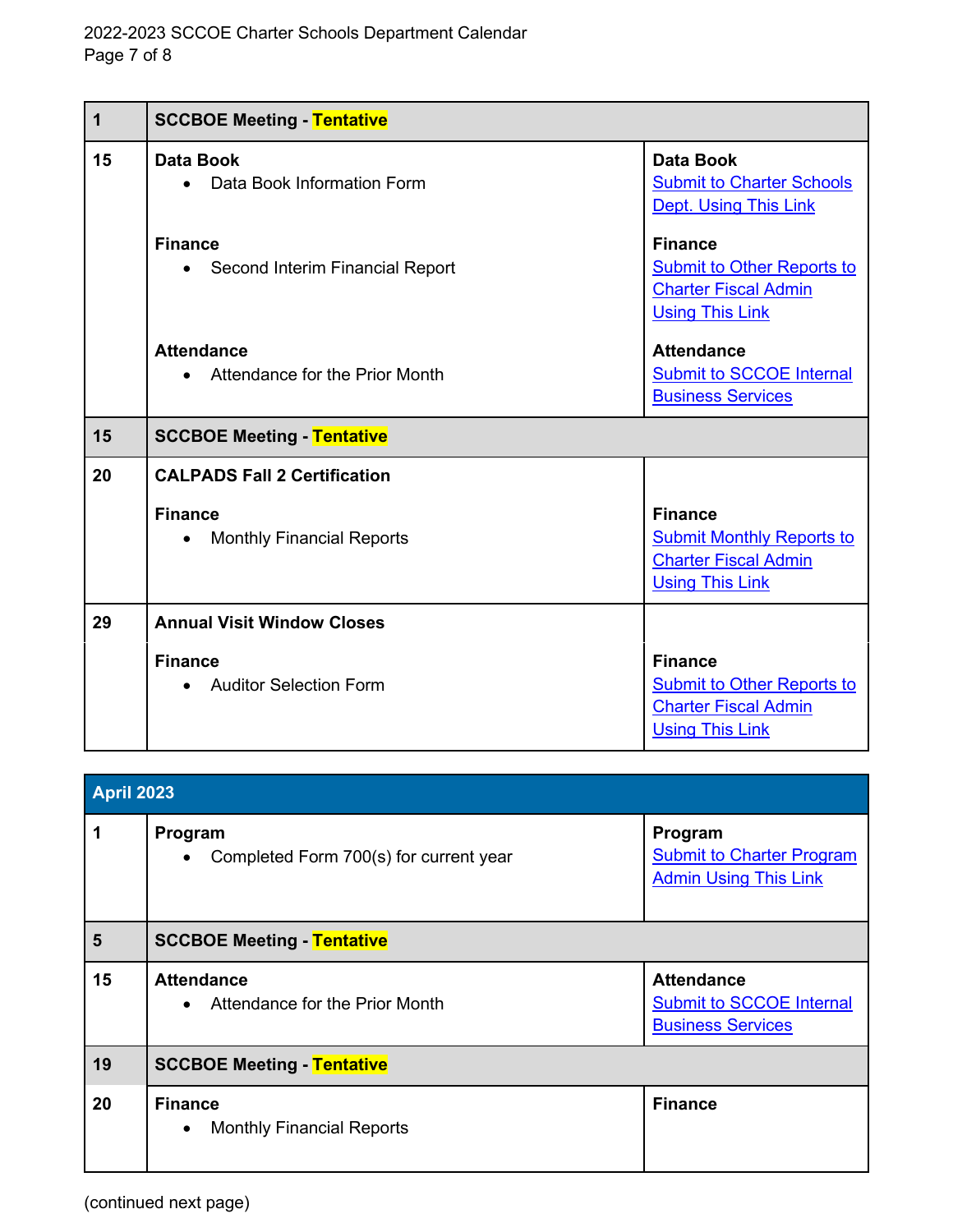|                                     | <b>Submit Monthly Reports to</b><br><b>Charter Fiscal Admin</b> |
|-------------------------------------|-----------------------------------------------------------------|
| <b>Attendance</b>                   | <b>Using This Link</b>                                          |
| P-II Attendance Report<br>$\bullet$ |                                                                 |
|                                     | <b>Attendance</b>                                               |
|                                     | <b>Submit to SCCOE Internal</b>                                 |
|                                     | <b>Business Services</b>                                        |

| <b>May 2023</b> |                                                                 |                                                                                                             |
|-----------------|-----------------------------------------------------------------|-------------------------------------------------------------------------------------------------------------|
| $\mathbf{3}$    | <b>SCCBOE Meeting - Tentative</b>                               |                                                                                                             |
| 15              | <b>Attendance</b><br>• Attendance for the Prior Month           | <b>Attendance</b><br><b>Submit to SCCOE Internal</b><br><b>Business Services</b>                            |
| 17              | <b>SCCBOE Meeting - Tentative</b>                               |                                                                                                             |
| 18              | <b>Charter Leaders Meeting</b>                                  |                                                                                                             |
| 20              | <b>Finance</b><br><b>Monthly Financial Reports</b><br>$\bullet$ | <b>Finance</b><br><b>Submit Monthly Reports to</b><br><b>Charter Fiscal Admin</b><br><b>Using This Link</b> |
| 29              | <b>Authorizer Offices Closed - Memorial Day</b>                 |                                                                                                             |

| <b>June 2022</b> |                                                                  |                                                                                                             |
|------------------|------------------------------------------------------------------|-------------------------------------------------------------------------------------------------------------|
| <b>TBD</b>       | 2021-2022 Data Book Presentation to the SCCBOE                   |                                                                                                             |
| 15               | <b>Attendance</b><br>Attendance for the Prior Month<br>$\bullet$ | <b>Attendance</b><br><b>Submit to SCCOE Internal</b><br><b>Business Services</b>                            |
| 14               | <b>SCCBOE Meeting - Tentative</b>                                |                                                                                                             |
| 20               | <b>Finance</b><br><b>Monthly Financial Reports</b><br>$\bullet$  | <b>Finance</b><br><b>Submit Monthly Reports to</b><br><b>Charter Fiscal Admin</b><br><b>Using This Link</b> |
| 21               | <b>SCCBOE Meeting - Tentative</b>                                |                                                                                                             |